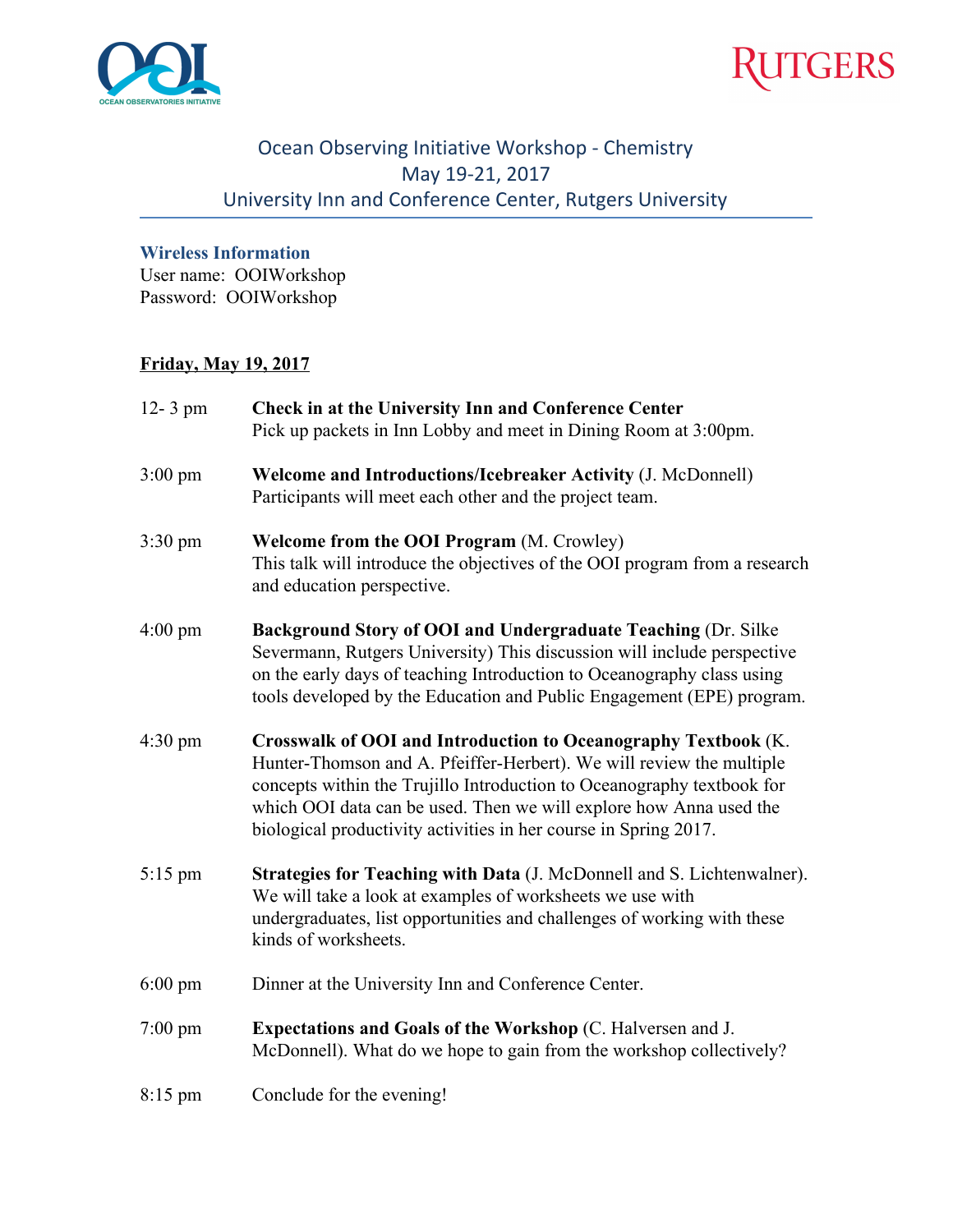# **Saturday, May 20, 2017**

| 8:00 am            | Walk from University Inn to Cook Campus Student Center (room<br>202AB). Continental breakfast including coffee/tea available on site.                                                                                                                                                                                                                                                                                                                                     |
|--------------------|---------------------------------------------------------------------------------------------------------------------------------------------------------------------------------------------------------------------------------------------------------------------------------------------------------------------------------------------------------------------------------------------------------------------------------------------------------------------------|
| 8:30 am            | Welcome to Cook Campus Center! (J. McDonnell). Opening<br>announcements and review plan for the day.                                                                                                                                                                                                                                                                                                                                                                      |
| 8:40 am            | Pedagogy: Introduction to the Learning Cycle (C. Halversen). This<br>session will include an overview of the Learning Cycle and how it can<br>help our students make meaning of science content.                                                                                                                                                                                                                                                                          |
| $10:00$ am         | <b>Break</b>                                                                                                                                                                                                                                                                                                                                                                                                                                                              |
| $10:15$ am         | <b>Invitation: Introducing Chemistry themes in Introduction to</b><br><b>Oceanography Courses (C. Halverson and J. McDonnell). We will</b><br>discuss how chemistry themes and concepts are commonly introduced an<br>Introduction to Oceanography classes, and what our students come in<br>knowing about the chemistry of the ocean.                                                                                                                                    |
| $10:45$ am         | <b>Explorations: Seasonal Salinity Variation &amp; Processes that Change</b><br>Salinity (K. Hunter-Thomson and S. Lichtenwalner). We will jigsaw the<br>Exploration activities, group (1) explores "What kind of changes or<br>patterns in salinity do you explore over a year?" while group (2)<br>explores "As salinity in the surface ocean changes over time, what else<br>changes?" Each group will share out and report to the other what they did<br>as learners. |
| $11:15$ am         | <b>Concept Invention:</b> (J. McDonnell and C. Halversen) Discussion: What<br>are the processes that effect the variation of salinity over different time<br>scales?                                                                                                                                                                                                                                                                                                      |
| 11:45 am           | <b>Applications: Seasonal Salinity Variation &amp; Processes that Change</b><br>Salinity (K. Hunter-Thomson and S. Lichtenwalner). We will jigsaw the<br>Application activities, group (2) applies "How do seasonal patterns in<br>salinity vary across the ocean?" while group (1) applies "Does salinity<br>change over time in the surface ocean? Why?" Each group will share<br>out and report to the other what they did as learners.                                |
| $12:15 \text{ pm}$ | Catered Lunch at the Cook Campus Center (room 202AB).                                                                                                                                                                                                                                                                                                                                                                                                                     |
| $1:00$ pm          | <b>Reflections: Seasonal Salinity Variation &amp; Processes that Change</b><br>Salinity (K. Hunter-Thomson and S. Lichtenwalner). We will reflect on<br>the two collections of Data Exploration activities as a whole.                                                                                                                                                                                                                                                    |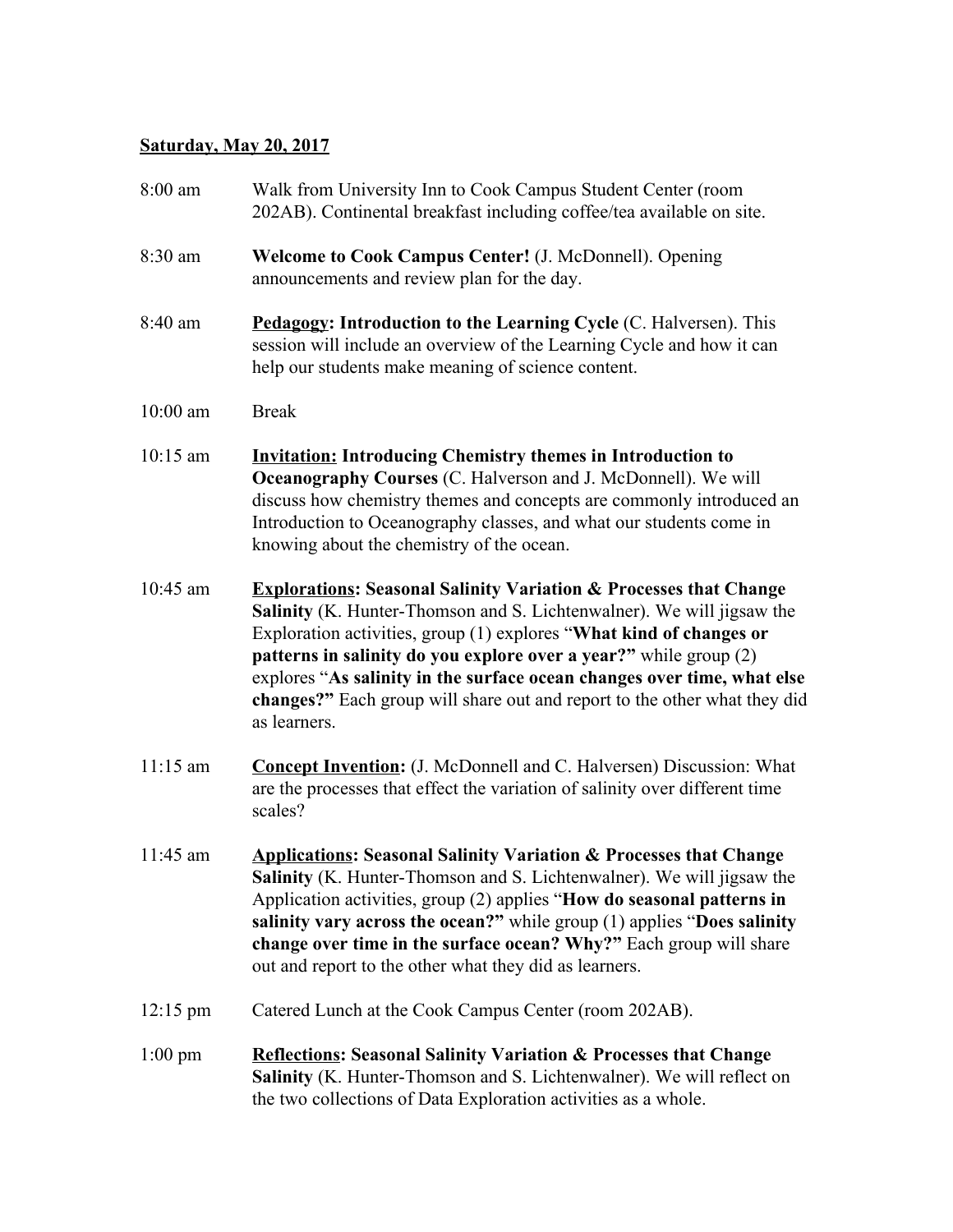#### 2:00 pm Break

- 2:15 pm **Explorations: Changes in pH with Depth and Carbonate Buffering Systems** (K. Hunter-Thomson and S. Lichtenwalner). We will jigsaw the Exploration activities in this collection. Each group will share out and report to the other what they did as learners.
- 2:45 pm **Concept Invention:** (Dr. Michael Vardaro) Discussion and explanation of the carbonate buffering chemistry of ocean acidification. Mike also will discuss other data sources/programs that are observing ocean acidification.
- 3:15 pm **Applications & Reflections: Changes in pH with Depth and Carbonate Buffering Systems** (K. Hunter-Thomson and S. Lichtenwalner). We will jigsaw the Application activities in the collection. Each group will share out and report to the other what they did as learners. Then, we will reflect on the two collections of Data Exploration activities as a whole.
- 4:15 pm **Reflection and Brainstorm**: (J. McDonnell). What do we think about these data activities? Let's review where we are. Do we think differently about how we conceptually teach these themes and concept?
- 4:45 pm **Wrap up**. Walk back to the University Inn and Conference Center.
- 6:15 pm Car pool ride over to Old Man Rafferty's Restaurant.
- 6:45 pm Reservation at Old Man Rafferty's.

### **Sunday, May 21, 2017**

8:00 am Meet for Breakfast at the Conference Room B, University Inn and Conference Center. Welcome back and review logistics for the dayincluding travel back to the airport. Turn in W-9 forms if haven't already. 8:30 am **Explorations: Changes in Salinity with Depth and the Halocline** (K. Hunter-Thomson and S. Lichtenwalner). We will jigsaw the final Exploration activities. Each group will share out and report to the other what they did as learners. 9:00 am **Discussion of Concept Invention Opportunities:** We will discuss what potential, or current, ways to provide the Concept Invention to the students